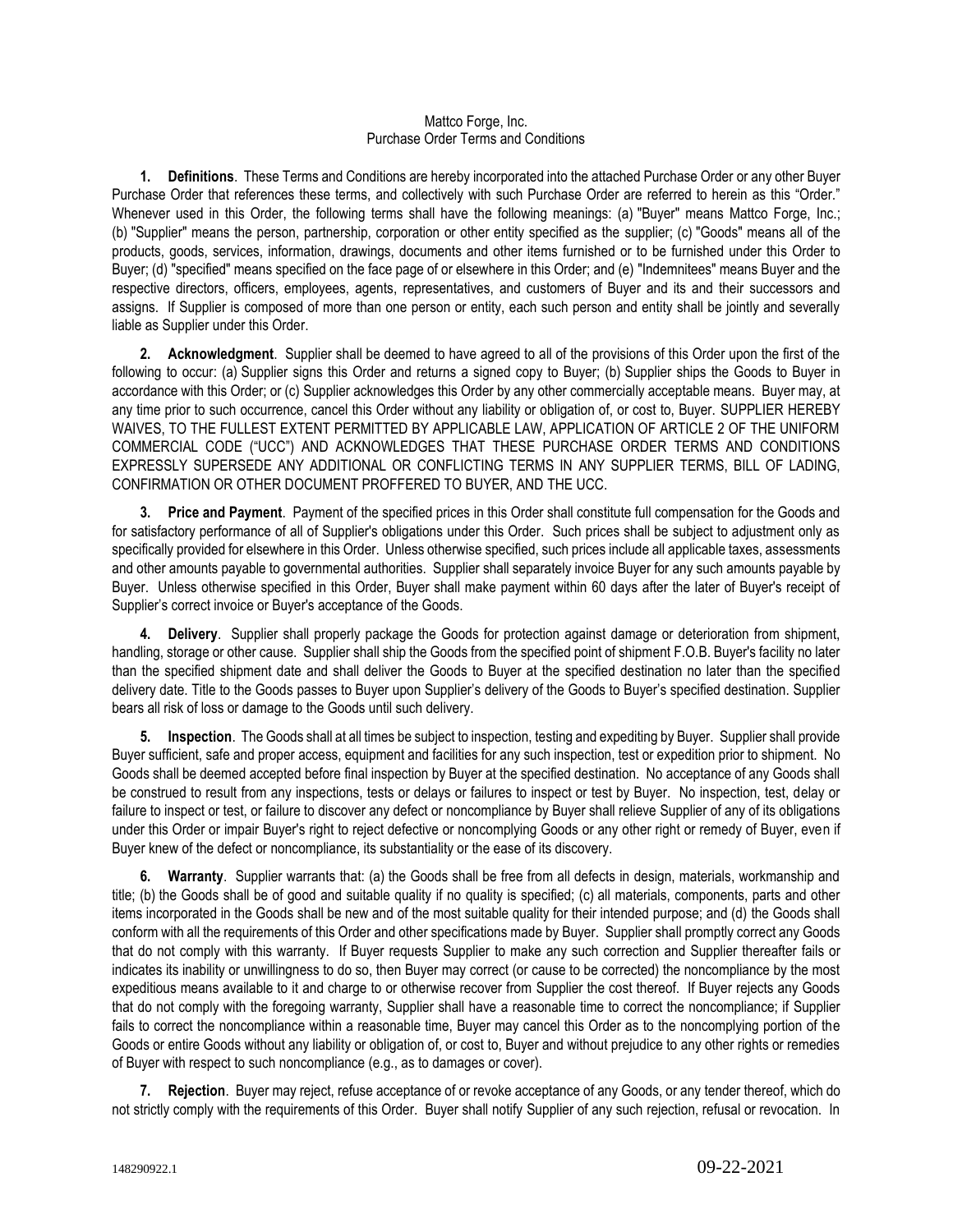any such event, Buyer may, without prejudice to any other rights or remedies with respect to such noncompliance, elect to: (a) retain any or all of such Goods for repair, replacement or other correction by Buyer or others; (b) retain any or all of such Goods without correction; or (c) return any or all of such Goods with or without direction for correction by Supplier. Supplier shall promptly comply with any direction by Buyer for correction. Buyer shall be entitled to recover from Supplier, by price reduction, credit, offset, invoice or otherwise, an equitable amount for the diminished value of any uncorrected Goods and all costs and expenses incurred by Buyer in connection with Goods which are rejected or with respect to which acceptance is refused or revoked (including, but not limited to, all costs and expenses of correction by Buyer or others and all costs and expenses to return Goods to Supplier for correction).

**8. Indemnity**. Supplier releases and shall defend, indemnify and hold harmless the Indemnitees from all claims, losses, liabilities, damages, costs, expenses (including, but not limited to, reasonable attorneys' fees) and royalties related to any claim, action, suit or proceeding involving the Goods, which claim, action, suit or proceeding is based upon (a) infringement (or alleged infringement) of any patent, copyright, trade name, trademark, trade secret or other proprietary right; (b) any breach of any warranty hereunder; or (c) a defect (or alleged defect) in any of the Goods or negligence (or alleged negligence) in the design or manufacture of the Goods. If any of the Goods constitutes an infringement of any patent, copyright, trade name, trademark, trade secret or other proprietary right, Supplier shall: (i) procure for Buyer or any end user that receives the Goods directly or indirectly from Buyer the right to use the infringing item; or (ii) replace the infringing item with a substantially equal but non-infringing item.

**9. Compliance with Laws**. Supplier shall comply (and shall ensure that the Goods and Supplier's subcontractors and suppliers of every tier comply) with all applicable laws, ordinances, rules, regulations, orders, licenses, permits and other requirements, now or hereafter in effect, of any governmental authority. Supplier shall furnish such documents as may be required to effect or evidence such compliance. All laws, ordinances, rules, regulations and orders required to be incorporated in agreements of this character are incorporated in this Order by this reference. Supplier certifies that all Goods shall be produced in compliance with the requirements of the Fair Labor Standards Act and all of the rules, regulations and orders issued thereunder, all as the same may have been or may be amended.

## **10. Changes and Terminations.**

**10.1** Buyer may make changes in the requirements of this Order (including, but not limited to, additions to or deletions from any Goods, changes in quantities, drawings and specifications for the Goods, suspension of performance, changes in schedule and changes in shipment and delivery dates) by giving Supplier written notice of such changes. If any such change causes an increase or decrease in the cost of or the time required for performance of this Order, an equitable adjustment in the prices and schedule under this Order may be made to reflect such increase or decrease.

**10.2** Buyer may terminate this Order as to all or any portion of the Goods not then delivered to and accepted by Buyer by giving Supplier written notice of such termination. In the event of any such termination, an equitable adjustment shall be made in the prices payable under this Order with respect to the terminated Goods; provided that such adjusted prices shall in no event exceed the total prices otherwise payable under this Order for the terminated Goods, less the sum of (a) the estimated costs (plus a reasonable allowance for profit) which would have been incurred by Supplier to complete performance with respect to the terminated Goods and (b) the reasonable value of the terminated Goods at the time of such termination. No such termination shall relieve Buyer or Supplier of any of their respective obligations under this Order as to any Goods not terminated. If Buyer purports to terminate or cancel all or any part of this Order for Supplier's breach or default and it is determined that Supplier was not in breach or default that would permit such termination or cancellation, then such termination or cancellation shall be deemed to have been a termination pursuant to this paragraph and the rights and obligations of the parties shall be determined accordingly.

**10.3** Supplier must, within thirty (30) days after Supplier's receipt of any notice under paragraph 10.1 or 10.2 that does not set forth an acceptable equitable adjustment, submit to Buyer a written statement of any adjustment claimed. Supplier shall not be entitled to any adjustment unless such written statement is submitted within such thirty (30) day period. Notwithstanding any dispute or delay in arriving at a mutually acceptable equitable adjustment under paragraph 10.1 or 10.2, Supplier shall immediately proceed with performance of this Order in accordance with any notice under paragraph 10.1 or 10.2. In making any equitable adjustment under paragraph 10.1 or 10.2, Supplier shall not be entitled to: (a) any profit on deleted or terminated Goods; (b) any allowance for profit, overhead, underutilization of facilities or indirect costs related to deleted or terminated Goods; (c) any reallocation of cost, overhead or profit; (d) any increase in the prices for Goods not changed or terminated; (e) any price or other compensation with respect to deleted or terminated Goods which are standard stock or off-the-shelf items of Supplier or any of Supplier's subcontractors or suppliers of any tier; or (f) any compensation for materials, components, parts, equipment or other items not purchased by Supplier specifically for performance of this Order. Supplier shall in any event use its best efforts to minimize any adjusted prices and shall make available to Buyer for examination, copying and audit all records, receipts and other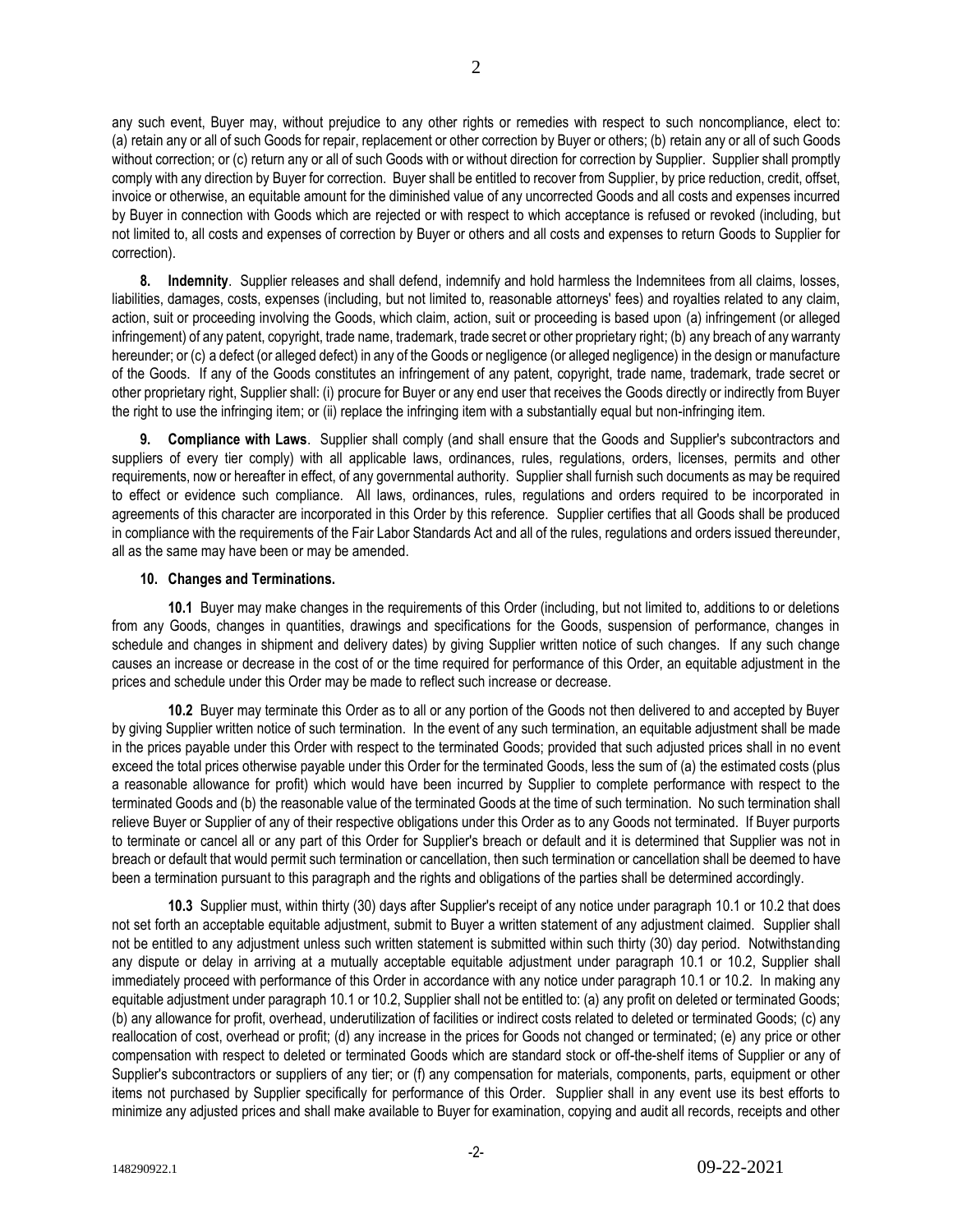evidence of Supplier's costs, together with such other information and documents as Buyer may reasonably request, to fully support and verify any adjustment. Supplier shall promptly repay Buyer any amounts paid in excess of any adjusted prices.

**11. Confidential or Proprietary Information and Property**. Supplier shall keep confidential and otherwise protect from disclosure all information and property related to Buyer obtained by Supplier in connection with this Order. Supplier shall not use Buyer's name, trademarks or other identifiers, or any opinions of Buyer's employees, for advertisement or promotional purposes without prior written consent of Buyer. Unless otherwise expressly authorized by Buyer, Supplier shall use such information and property, and the features thereof, only in the performance and for the purposes of this Order. Upon Buyer's request and in any event upon the completion, termination or cancellation of this Order, Supplier shall return all such information and property to Buyer or dispose of them according to Buyer's direction. Supplier shall ensure that all subcontracts, purchase orders and other agreements entered into by Supplier or any of its subcontractors or suppliers of any tier related to the Goods or this Order shall provide to Buyer the same rights and protection with regard to such subcontractors and suppliers as are contained in this paragraph with regard to Supplier.

**12. Successors and Assigns**. Supplier shall not (by contract, operation of law or otherwise) assign this Order or any right or interest in this Order, or delegate performance of any of its obligations under this Order, without the prior written consent of Buyer. Any such assignment or delegation without Buyer's prior written consent shall be voidable at Buyer's option. No such assignment or delegation, with or without Buyer's prior written consent, shall relieve Supplier of any of its obligations under this Order. Subject to the foregoing restriction on assignment and delegation by Supplier, this Order shall be fully binding upon, inure to the benefit of and be enforceable by Supplier, Buyer and their respective successors, assigns and legal representatives.

**13. Nonwaiver**. The failure of Buyer to seek strict performance by Supplier of any of the provisions of this Order, or to exercise any rights or remedies under this Order, shall not be a waiver or relinquishment to any extent of its right to assert or rely upon any such provisions, rights or remedies in that or any other instance; rather, the same shall be and remain in full force and effect.

**14. Applicable Law; Courts**. This Order shall be interpreted, construed and enforced in all respects in accordance with the laws of the State of California. Neither the UCC nor the U.N. Convention on Contracts for the International Sale of Goods will apply to this Order. Supplier shall not commence or prosecute any suit, proceeding or claim to enforce the provisions of this Order, to recover damages for breach of or default under this Order, or otherwise arising under or by reason of this Order, other than in the federal and state courts located in Los Angeles County, California. Supplier irrevocably consents to the jurisdiction and venue of such courts and to service of process by U.S. mail.

**15. Most Favored Customer**. Supplier represents and warrants that the price for the Goods is the lowest price charged by Supplier to any of its external buyers for similar volumes of similar products, goods, services, information, drawings, documents and other items. If Supplier charges any other buyer a lower price, Supplier shall apply that price to all Goods under this Order. If Supplier fails to meet the lower price, Buyer, at its option, may terminate this Order without liability.

**16. Time is of the Essence; Entire Agreement**. Time and quantity of Goods are each of the essence of this Order. This Order sets forth the entire agreement, and supersedes any and all prior agreements, between Supplier and Buyer regarding the Goods. No amendment or modification of any provision of this Order (other than any change or termination pursuant to Section 10) shall be valid unless set forth in a written instrument signed by the party to be bound thereby. Buyer shall not be bound by, and specifically objects to, any term, condition or other provision which is different from or in addition to the provisions of this Order (whether or not it would materially alter this Order) and which has been proffered by Supplier in any general terms or conditions of sale, quotation, invoice, shipping document, acceptance, confirmation, correspondence or otherwise, unless Buyer specifically agrees to such provision in writing. The rights, remedies and warranties afforded to Buyer pursuant to any provision of this Order are in addition to and do not in any way limit any other rights, remedies or warranties afforded to Buyer by any other provisions of this Order, by any of Supplier's subcontractors or suppliers of any tier or by law.

**17. Cybersecurity.** Seller shall apply reasonable and appropriate safeguards to protect information provided by Buyer against accidental and unlawful destruction, alteration and unauthorized or improper disclosure or access. If included in this contract, FAR 52.204-21 applies to Federal Contract Information and DFARS 252.204-7012 applies to Covered Defense Information. If seller becomes aware of any compromise of information used in the performance of this Contract or provided by Buyer to Seller (an Incident), Seller shall take appropriate immediate actions to investigate and contain the Incident and any associated risks, including notification within seventy-two (72) hours to Buyer after learning of the Incident. "Compromise" is defined as unauthorized access, inadvertent exposure, misuse, destruction or alteration other than as required to perform under the contract. At Seller's expense, Seller shall (a.) immediately investigate any Incident, (b) make all reasonable efforts to secure Sensitive Information and mitigate